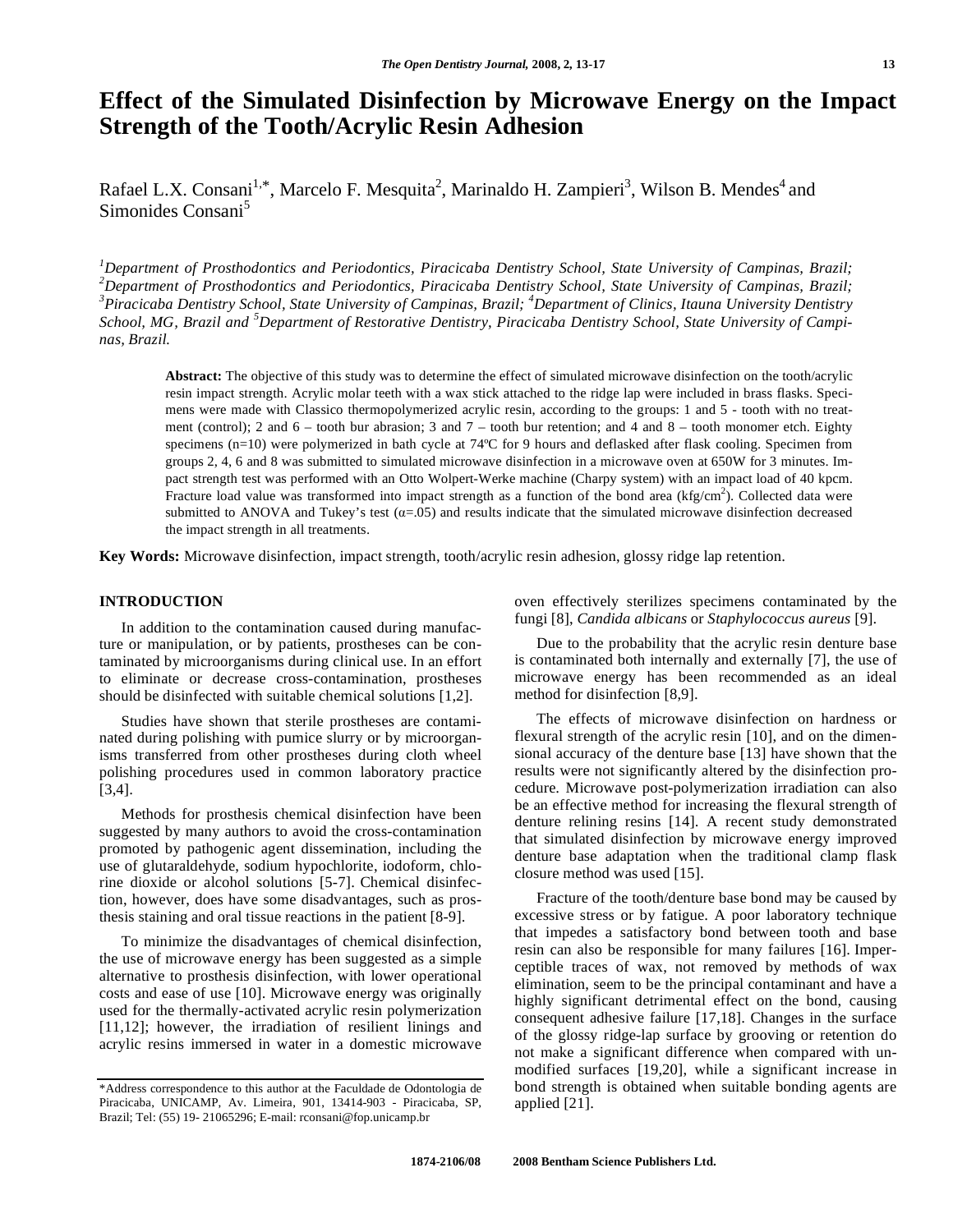Studies have been developed with the purpose of demonstrating the influence of mechanical retentions on glossy ridge laps [22,23], and the monomer etching effect on the unmodified ridge laps [24-25] in the adhesive strength between tooth and denture base. In addition, few studies had been developed with the aim of characterizing the effect of microwave disinfection on the impact strength of the tooth/base resin adhesion, a condition that may modify the denture's durability during oral use.

 The purpose of the present study was to verify the effect of simulated microwave disinfection on the impact strength of the tooth/acrylic resin adhesion, when the glossy ridge laps were unmodified, abraded, grooved or etched by monomer. The research hypothesis tested was that the tooth/resin bond would be adversely affected by simulated microwave disinfection, independently of the different treatments to the glossy ridge laps. It may be speculated that the stiffness of the acrylic resin irradiated by microwave energy could be increased, resulting in decreased bond strength in the tooth-resin adhesion.

## **MATERIALS AND METHODS**

#### **Specimens**

 Wax rectangular mold patterns were poured into each traditional brass flask (Safrany; Safrany Metallurgy, Sao Paulo, SP, Brazil) with type III dental stone (Herodent; Vigodent, Rio de Janeiro, RJ, Brazil), proportioned and manipulated according to the manufacturer's instructions. After wax pattern removal, the rectangular stone mold was filled with a layer of laboratory silicone putty (Zetalabor; Zhermack, Rovigo, Italy) hard type (85 shore A). Identical shape and size model 34L acrylic molar teeth (Biotone; Dentsplay, Petrópolis, RJ, Brazil), attached with a wax stick (6mm in diameter and 20mm in length) at the ridge lap surface, were partially placed into the silicone layer. The resultant wax stick and attached tooth set was covered with laboratory silicone putty (Zetalabor; Zhermack, Rovigo, Italy). After dental stone isolation with petroleum jelly, the flask was completely poured with type III dental stone (Herodent; Vigodent, Rio de Janeiro, RJ, Brazil) and pressed in a hydraulic press (Linea H; Linea, Sao Paulo, SP, Brazil) for 1 hour.

 After pressing, the tooth/wax stick set was deflasked and the wax stick removed from the tooth. The tooth was brushed with hot water and liquid household detergent (Bombril; Bombril-Cirio, São Paulo, SP, Brazil) solution to eliminate the wax sticks residues and rinsed with running water. Five specimens (Fig. **1**) were made in each flask with the tooth attached to the denture base acrylic resin, proportioned and manipulated according to the manufacturer' instructions, using one of the following protocols:



**Fig. (1)** – Specimen for the impact strength test.

1– tooth without treatment (control); 2- glossy ridge lap grinding with bur; 3- glossy ridge lap grooving with bur; 4 glossy ridge lap etched by monomer applied for 30 seconds with a small brush before packing [26].

 The specimens of the protocols 5, 6, 7 and 8 were made similarly to protocols 1, 2, 3 and 4 with exception they were submitted afterwards to simulated microwave disinfection in a domestic microwave oven (Continental; Continental Domestic Lines, Manaus, AM, Brazil) for 3 minutes at 650W [9]. For this procedure the specimens were immersed individually in 150mL of distilled water in a glass container. The specimen was removed from the glass container with a tweezers after water cooling at room temperature, and dried with air before impact strength test.

The acrylic resin (Classico; Classico Dental Products, Sao Paulo, SP, Brazil) was prepared using a solution with a ratio of 35.5g polymer to 15mL monomer, according to manufacturer's instructions. The flasks were placed in traditional clamps after final pressing in a hydraulic press (Linea H; Linea, Sao Paulo, SP, Brazil) under a load of 1,250 kgf for 5 minutes. Eighty specimens  $(n=10)$  were conventionally packed, polymerized in a water bath at  $74^{\circ}$ C for 9 hours in a polymerizing unit (Termotron; Piracicaba, Sao Paulo, SP, Brazil)), deflasked after flask cooling at room temperature, and finished with abrasive stones.

 The bond impact strength test was measured in the nondisinfected (control) and submitted to simulated microwave disinfection specimens in an impact machine (Wolpert; Otto Wolpert-Werke, Ludwigshafen/Rhein, Germany), using the Charpy system with an impact load of 40 kpcm. The impact strength  $(kgf/cm<sup>2</sup>)$  was calculated as a function of the load applied at the moment of specimen failure (kpcm) and tooth/resin bonding area, using the equation:

IS = F /  $\pi$ . $r^2$  where:

 $IS = Impact strength (kgf/cm<sup>2</sup>).$ 

 $F =$  Failure load (kpcm).

 $\pi r^2$  = tooth/resin bonding area; where:  $\pi = 3.1416$  and  $r^2$  = 0.09cm<sup>2</sup>; thus, 0.09x3.1416=0.28cm<sup>2</sup>.

Observation of the failure mode after impact strength test was under an optical microscope (EMZ-TR; Meiji Thecno Co., Tokyo, Japan), with 1.5x magnification.

## **Statistical Analysis**

 Data were submitted to 2-way analysis of variance (SANEST – Statistical Analysis System), considering 2 factors (ridge lap treatment and simulated microwave disinfection) and their interactions. Since same-factor interactions were significant, differences were submitted to multiple comparison testing (Tukey HSD test at  $\alpha$ =.05).

# **RESULTS**

 Two-way ANOVA (Table **1**) revealed significant differences in the tooth/resin bond impact strength for the different treatments (p<.00001), and simulated microwave disinfection ( $p$ <.00001), and their interactions ( $p$ <.00001).

 Impact strength means following the use, or not, of microwave disinfection are shown in the Table **2**. In the nondisinfected specimens, control and monomer etching pre-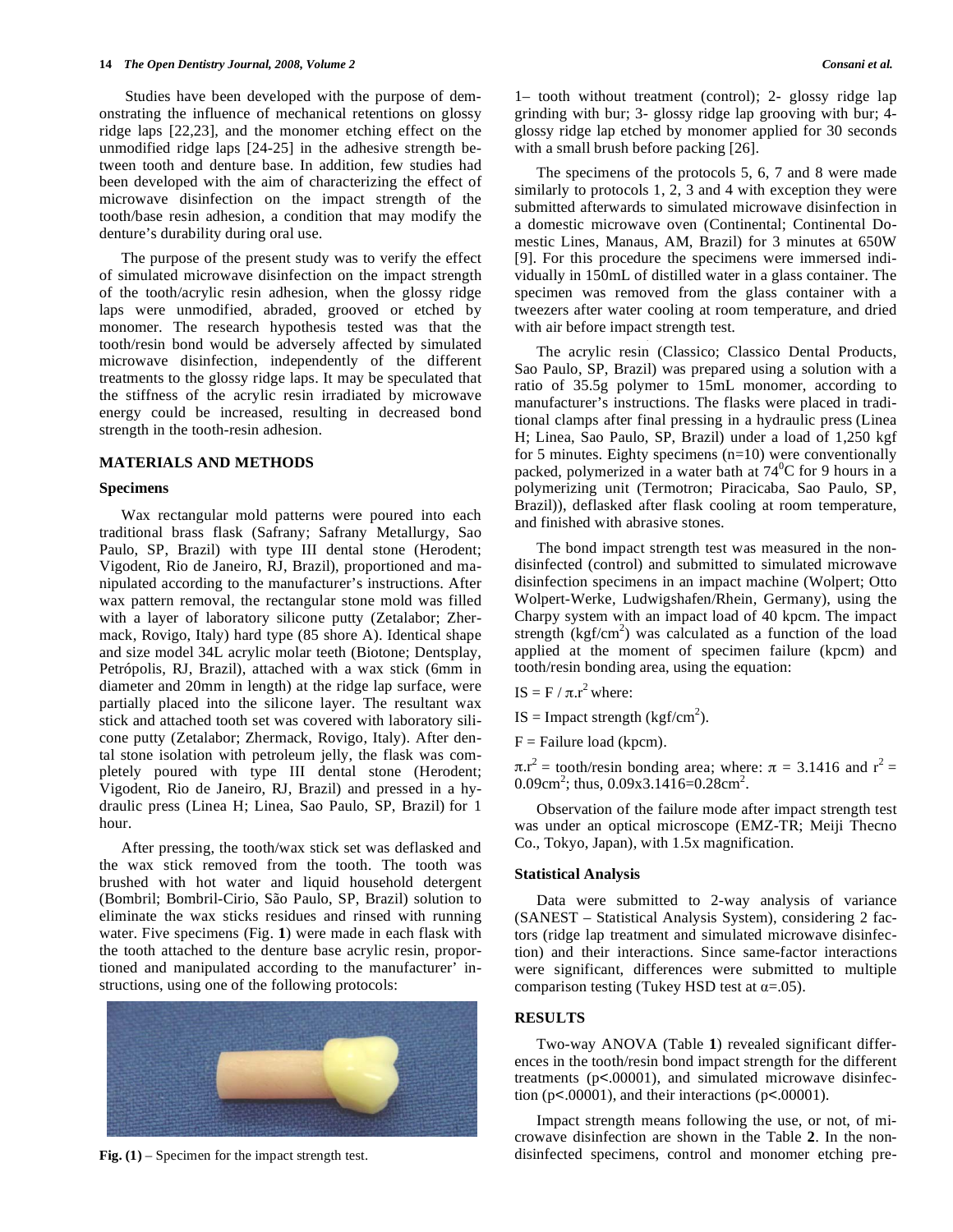| <b>Variation Cause</b> | $\it df$ | <b>Sum of Squares</b> | <b>Mean Square</b> |         | P      |
|------------------------|----------|-----------------------|--------------------|---------|--------|
| Treatment (T)          |          | 7115.638              | 2371.879           | 215.062 | .00001 |
| Disinfection $(D)$     |          | 2699.327              | 2699.327           | 244.752 | .00001 |
| T x D                  | 2        | 725.346               | 241.782            | 21.922  | .00001 |
| Error                  | 72       | 794.072               | 11.028             |         |        |
| Total                  | 79       | 11334.384             |                    |         |        |

**Table 1. Results of Two-Way ANOVA Statistical Analysis** 

General mean  $= 19.578$ ; variation coefficient  $= 16.963\%$ 

sented lower means, but were statistically different when compared to bur abrasion and bur grooving treatments (no statistically significant difference for these latter treatments). In the disinfected specimens, control and monomer etching presented the lowest means and were statistically significantly different when compared to bur abrasion and bur grooving treatments, both with statistically significant difference. When the non-disinfected and disinfected specimens were compared, all treatments demonstrated means with statistically significant difference and were lower in the specimens submitted to disinfection.

**Table 2. Impact Strength Means (kgf/cm<sup>2</sup> ) and SD in Relation to Microwave Disinfection Treatment** 

| <b>Treatment</b> | <b>Microwave Disinfection</b> |                               |  |
|------------------|-------------------------------|-------------------------------|--|
|                  | <b>Non-Disinfected</b>        | <b>Simulated Disinfection</b> |  |
| Control          | $12.31 \pm 0.69$ b A          | $7.73 \pm 1.50 \text{ c B}$   |  |
| Bur abrasion     | $39.45 \pm 3.34$ a A          | $23.06 \pm 4.37$ a B          |  |
| Bur grooving     | $35.77 \pm 1.89$ a A          | $17.10 \pm 4.99$ b B          |  |
| Monomer etch     | $14.00 + 2.70$ b A            | $7.17 \pm 4.39 \text{ c B}$   |  |

Means followed by different lowercase letters in each column and capital letter in each row differ significantly by Tukey's test (p<.05).

 In all groups, the predominant failure was mixed (adhesive, and cohesive in the acrylic resin). Mixed failure (adhesive, and cohesive in the tooth) was only showed in 3 specimens, and not any adhesive failure was observed.

## **DISCUSSION**

 In the present *in vitro* study, the research hypothesis that the tooth/resin bond would be adversely affected by simulated microwave disinfection, independently of the different glossy ridge lap treatments was accepted. The 2-way ANOVA revealed significant difference in the impact strength for the different ridge lap treatments and microwave disinfection. The interactions between treatment and disinfection were also significant (Table **1**). Independently of the microwave disinfection, control and monomer etched specimens demonstrated lower means that were statistically different when compared to bur abrasion and bur grooving treatments, both showing no statistically significant difference (Table **2**).

 Although wax appears to be the principal contaminant and cause of adhesive failure of the tooth-base resin bond [17,18], the denture base material and denture tooth selected may influence the tensile bond strength of the tooth to the base [27]. Physical modification by retention grooves of different shapes on the tooth surface had no significant effect on the bond strength [22, 28], and grinding of the tooth may only be beneficial to bonding in the absence of wax traces [19]. For preventing such failures, the use of modern synthetic detergents that effectively remove all traces of wax is necessary [17]. Detergent solution was used in this study to remove the traces of wax from the teeth. Thus, it may be speculated that the statistical significance showed may be due to the different treatments performed on the tooth ridge laps.

 Previous studies have shown that painting with monomer or grinding the ridge lap of the tooth before packing did not seem to improve the adhesion to the resin base [18,25]. Conversely, the present investigation showed that findings from these treatments were not similar. So, results from control and monomer etched specimens were statistically similar, and bur abrasion as well as bur grooving specimens significantly improved the tooth/resin bond (Table **2**).

 In the present study, the similarity of the impact strength values for control and monomer etched specimens was probably due to the cross-linking added to the methylmetacrylate denture teeth for improving surface hardness and abrasion resistance [26]. This procedure, however, results in decreased bond strength as compared to acrylic resin teeth with no cross-linking [29]. It was showed that when the hardness of the tooth is increased, the bonding strength between the tooth and the denture base decreases [30].

 Chemical interaction of the acrylic resin and ridge lap portion of the tooth influences the bond strength; however, monomer etch had a dramatic effect, decreasing the failure load when the tooth was painted with monomer alone [24] or when a highly cross-linked denture tooth was used [26]. Different tooth surface modifications resulted in significantly different bond strengths [26]. The mechanical retention, in the form of a grind or groove placed in the ridge lap of the tooth, increased the impact strength values (Table **2**). The finding of this investigation is in agreement with classic studies evaluating the bonding of the denture teeth to the acrylic resin base, where mechanical retention was used on the ridge lap [20,22,24,31]. Thus, bur abrasion and bur grooving presented impact strength values that were not statistically significantly different.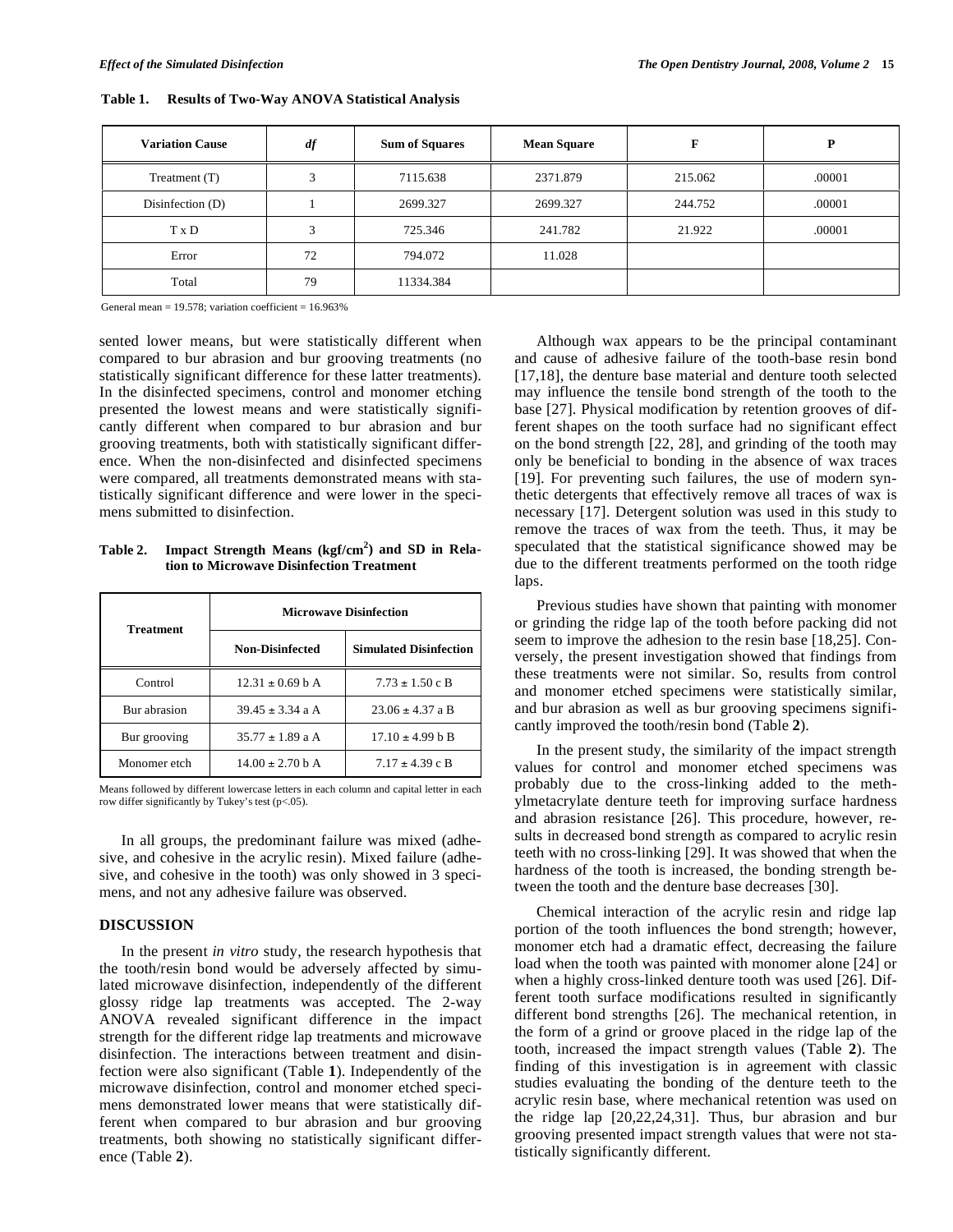It has been suggested that a tooth rough surface may trap wax residues, decreasing the bond strength [18], whereas an evaluation of the fractured sample showed that the resin mass does not penetrate into the groove made on the ridge lap of the tooth [31]. Within the limitations of this study, the results presented do not agree with the findings of these cited authors.

 Earlier study showed that a visual inspection of the fractured areas did not show the fracture mode, suggesting debonding due to deficient resin mass penetration into the irregularities of the ridge lap. In these treatments, better bond strength was attributed to greater surface area and better penetration of the resin mass to the tooth irregularities [31]. Bur grooving may decrease or increase the bonding strength in similar chemically acrylic resins, and the reason for this apparent controversy is difficult to determine [26].

 Table **2** also shows the influence of microwave disinfection on the tooth/acrylic resin impact strength. Control and monomer etched specimens presented lower means that were statistically different when compared to bur abrasion and bur grooving treatments, both with statistically significant difference. Simulated microwave disinfection led to statistically different values of impact strength for the different mechanical treatments. The highest result, for bur ground specimens, was probably due to the different level of irregularities caused by these procedures.

 Regions of the denture base with minimal restriction to additional polymerization shrinkage promoted by microwave energy showed better adaptation to the stone cast [15]. By analogy, it may be theorized that a similar phenomenon occurred on the flat surface of the ridge lap, improving the mechanical retention by resin shrinkage with minimal restriction in the adhesion area. Conversely, the additional contraction of the acrylic resin decreased the retention in the depth area of the groove. This decrease in retention is due to the stress induced into the groove by the additional microwave energy polymerization that is afterwards released. The internal stress released by the microwave disinfection may also cause distortion of the denture resin base [10,12].

 When the non-disinfected and disinfected specimens were compared, all ridge lap treatments showed means with statistically significant differences, and all means were lower than those of specimens submitted to disinfection (Table **2**). Although flexural strength is not significantly altered by microwave energy, there was a small increase in the acrylic resin hardness. A possible explanation for the increased hardness resulting from microwave disinfection might be the lack of water plasticizing effect occurring in the microwave radiated specimens [10]. Conversely, in this study, the specimens were adversely affected by simulated microwave disinfection, decreasing the bond strength values between tooth and acrylic resin.

 Irradiation by microwave energy generates heat inside the acrylic resin [11], increasing the degree of conversion of autopolymerizing acrylic resins [32] due to a decreased level of residual monomer [14]. Thus, it may be speculated that the stiffness of the acrylic resin irradiated by microwave energy was increased, resulting in a decreased cohesive strength in the irradiated specimens. This decreased strength was evident in all specimens irradiated by microwave energy.

 As specified above for the non-disinfected specimens, greater impact strength was shown in the mechanical retention of the irradiated specimens. Due to the material volume trapped inside the ridge lap groove, the deleterious effect of the decreased cohesive strength on the bonding was more evident than the surface roughness of the ground specimens.

 The results of this study show that simulated microwave disinfection may be deleterious to tooth/base resin adhesion. The decrease in bond strength may displace the tooth from the base, either by masticatory load or due to accidental dropping during denture cleaning. Although attempts were made to characterize the effect of microwave irradiation on the tooth/resin bond, this study is limited in predicting the effect of other variables involved in the investigation. Further studies are necessary to evaluate whether the effect of microwave energy on tooth-resin impact strength may be deleterious to the denture base adaptation and stability in oral use.

The failure resulting from the impact strength test was predominantly mixed (adhesive, and cohesive in the acrylic resin). This fact signifies that the cohesive strength of the tooth is greater when compared to the acrylic resin cohesive strength, and the failure of the bond will be probably in the acrylic resin base when the denture is in use.

## **CONCLUSION**

 Within the limitations of this *in vitro* study, the results suggest that the simulated microwave disinfection significantly decreased the tooth/resin impact strength. Additionally, mechanical retention improved the impact strength when compared to the control and monomer etched treatments; however, the impact load was lower in the disinfected specimens.

#### **ACKNOWLEDGEMENTS**

 This study was supported by PIBIC/CNPq/UNICAMP at Piracicaba Dental School, State University of Campinas, Sao Paulo, Brazil.

## **REFERENCES**

- [1] Brace ML, Plummer KD. Practical denture disinfection. J Prosthet Dent 1993; 70: 538-40.
- [2] Powell GL, Runnells RD, Saxon BA, Whisenant BK. The presence and identification of organisms transmitted to dental laboratories. J Prosthet Dent 1990; 64: 235-7.
- [3] Katberg JW Jr. Cross-contamination via the prosthodontic laboratory. J Prosthet Dent 1974; 32: 412-9.
- [4] Kahn RC, Lancaster MV, Kate W. The microbiologic crosscontamination of dental prostheses. J Prosthet Dent 1982; 47: 556- 9.
- [5] Rudd RW, Senia ES, McCleskey FK, Adams ED Jr. Sterilization of complete dentures with sodium hypochlorite. J Prosthet Dent 1984; 51: 318-21.
- [6] Bell JA, Brockmann SL, Feil P, Sackuvich DA. The effectiveness of two disinfectants on denture base acrylic resin with an organic load. J Prosthet Dent 1999; 61: 580-3.
- [7] Chau VB, Saunder TR, Pimsler M, Elfring DR. In-depth disinfection of acrylic resins. J Prosthet Dent 1995; 74:309-13.
- [8] Rohrer MD, Bulard RA. Microwave sterilization. J Am Dent Assoc  $1985: 110: 194-8.$
- [9] Baysan A, Whiley R, Wright PS. Use of microwave energy to disinfect a long-term soft lining material contaminated with *Can-*